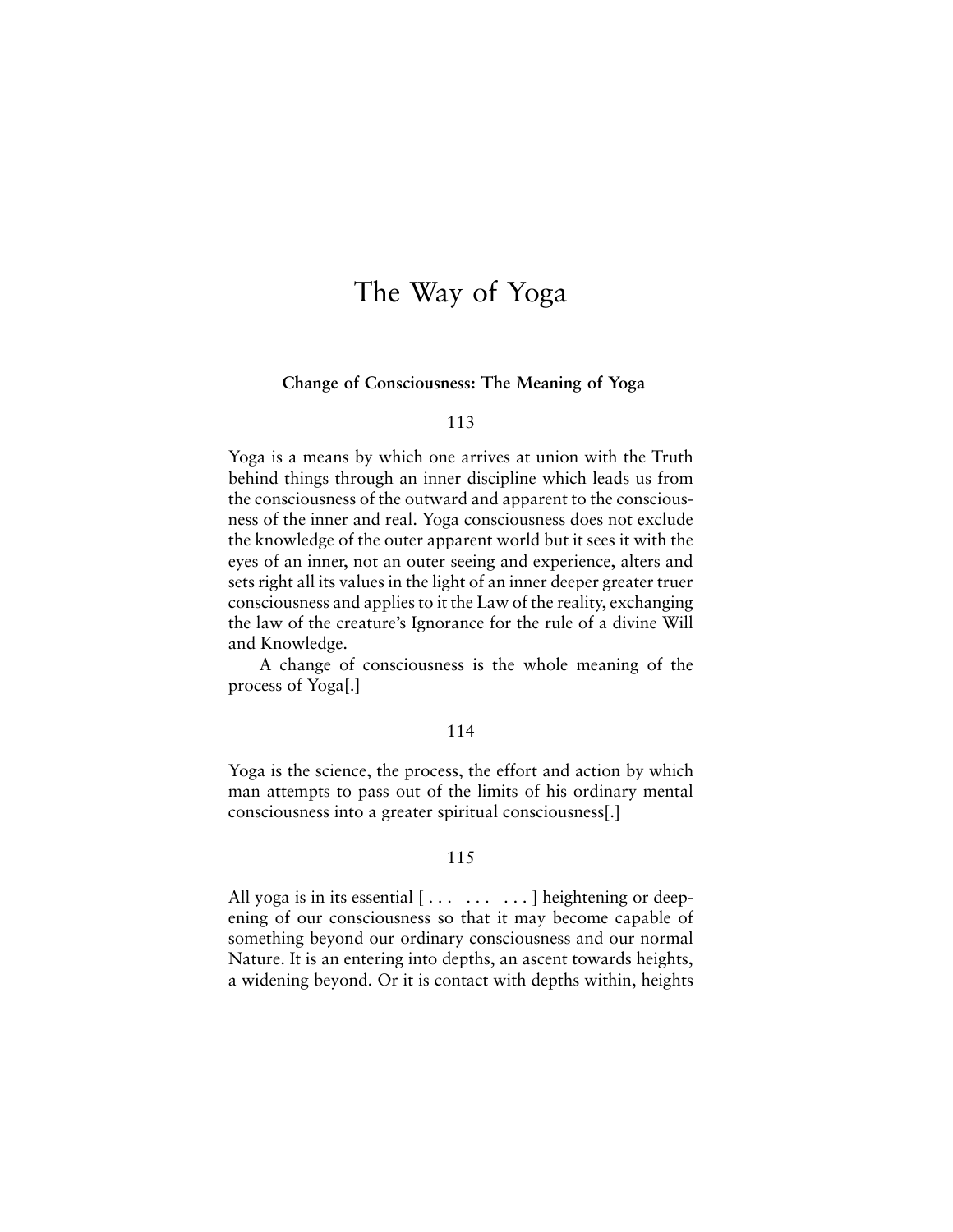above, vastnesses beyond us, an opening to their greater influences, beings, movements or a reception of them into our surface consciousness and being so that the outer [is] altered, enveloped, governed by what is not our ordinary self. For the Reality which we are seeking does not lie on our surface or, if it is there, it is concealed and only a deeper, higher or wider consciousness than any to which we now have access can reach, touch or know and possess it. Even if we dive below our normal consciousness to find what is there it is some aspect of the Reality into which we enter.

#### 116

By Yoga is meant — the word is not here used in the limited sense given to it in the disputations of Pandits — the use and  $[$ ?  $]$  of certain processes of self-discipline [and] self-exercise or spontaneous and automatic self-intensification and self-extension of the mind and whatever in us is limited and that by which we enter into a larger deeper consciousness than is ordinarily ours.

This consciousness is aware of external things not only through the physical mind and senses but by other though often similar means of Mind, an inner sense or senses, an inner tact or feeling such as a projective or responsive awareness of things at a slight or great distance, a premonitory sense of things about to happen [or] preparing to happen, a feeling of things or persons not seen, an inner vision of physical objects and happenings not before the eye and hundreds of other phenomena not normal to the ordinary mind. These phenomena are ordinarily labelled occult or psychic or described as hallucinatory according to the point of view of the speaker, but such epithets explain nothing. This range of phenomena exists and for anyone who would know the nature and origin and possibilities of consciousness an examination of them is imperative.

This range of phenomena is however only an outer fringe of Yoga. It is more important that it admits to an inner field of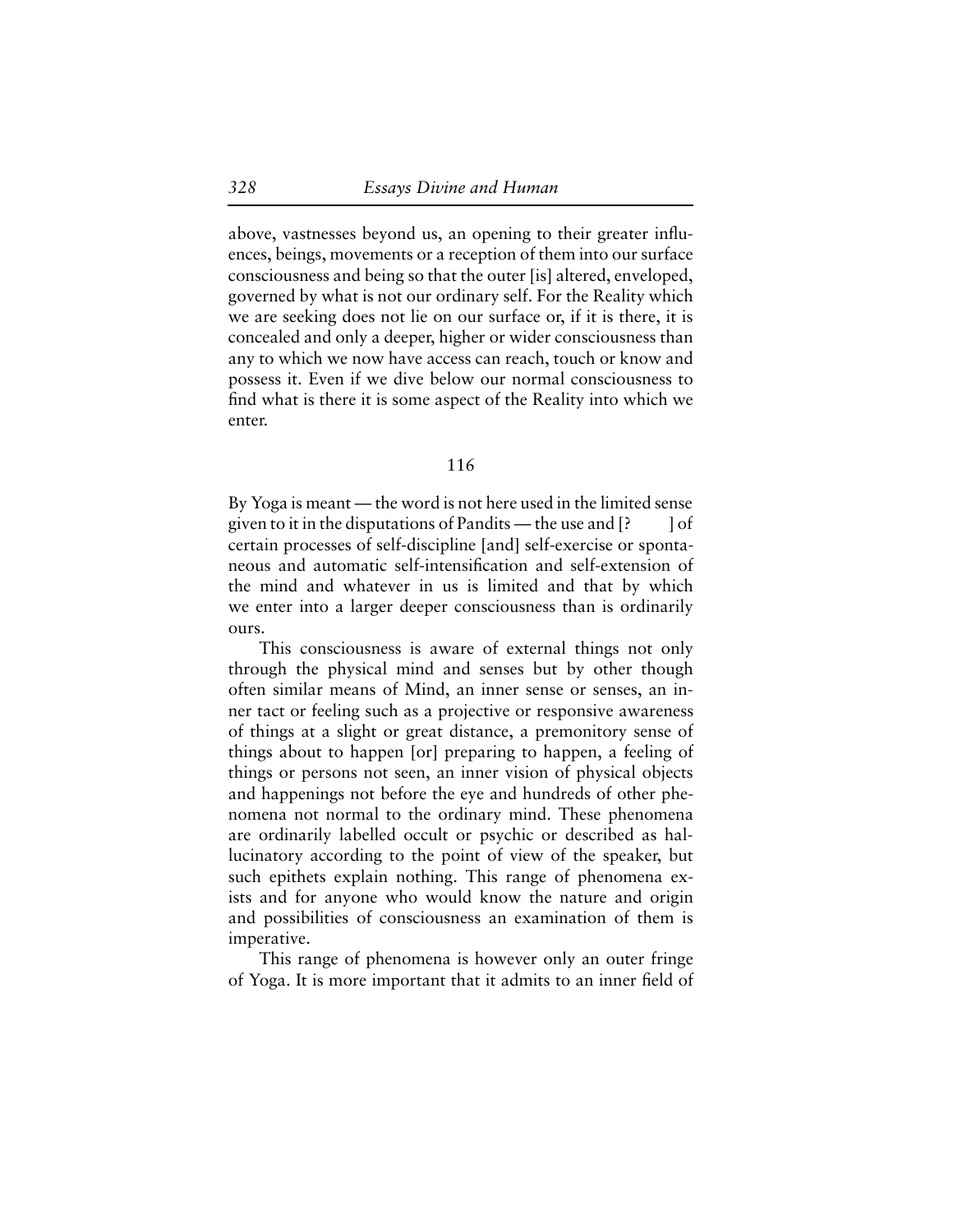experiences of the utmost import, to a growth of psyche and spirit, to deepest realities and [?finally] to the deepest of all; [... ...]

But what precisely do we mean by the word Yoga? It is used here in the most general sense possible as a convenient name including all processes or results of processes that lead to the unveiling of a greater and inner knowledge, consciousness, experience. Any psychic discipline by which we can pass partly or wholly into a spiritual state of the consciousness, any spontaneous or systematised approach to the inner Reality or the supreme Reality, any state of union or closeness to the Divine, any entry into a consciousness larger, deeper or higher than the normal consciousness common to humankind, fall automatically within the range of the word Yoga. Yoga takes us from the surface into the depths of our consciousness or it admits us into its very centre; it takes us up to the hidden topmost heights of our conscious being. It shows to us the secrets of the Self and the secret of the Divine. It gives us the knowledge, the vision, the presence of the Immanent and the Cosmic and the Transcendent Reality; that is its supreme purpose. On a lower grade it gives us the key to an inner and larger consciousness that is subliminal to us and brings out its experiences, its powers and possibilities and unless we know these things the secret of Consciousness and the knowledge of our whole being must escape us. It is through this door that we pass from a nescience of our true nature into a full light of self-knowledge.

But there are methods, schools, disciplines of Yoga that are turned towards one restricted aim, follow each a different path, win control of a separate province and by following that exclusive path we shall know that province of our being only or reach a single summit. It is by the integrality of Yoga that one can attain the integrality of consciousness. Our aim must be to embrace in this new knowledge all the planes of consciousness and all its summits. Then in the light of the knowledge brought to us and its widening and heightening of our consciousness, it is in the light of the top of things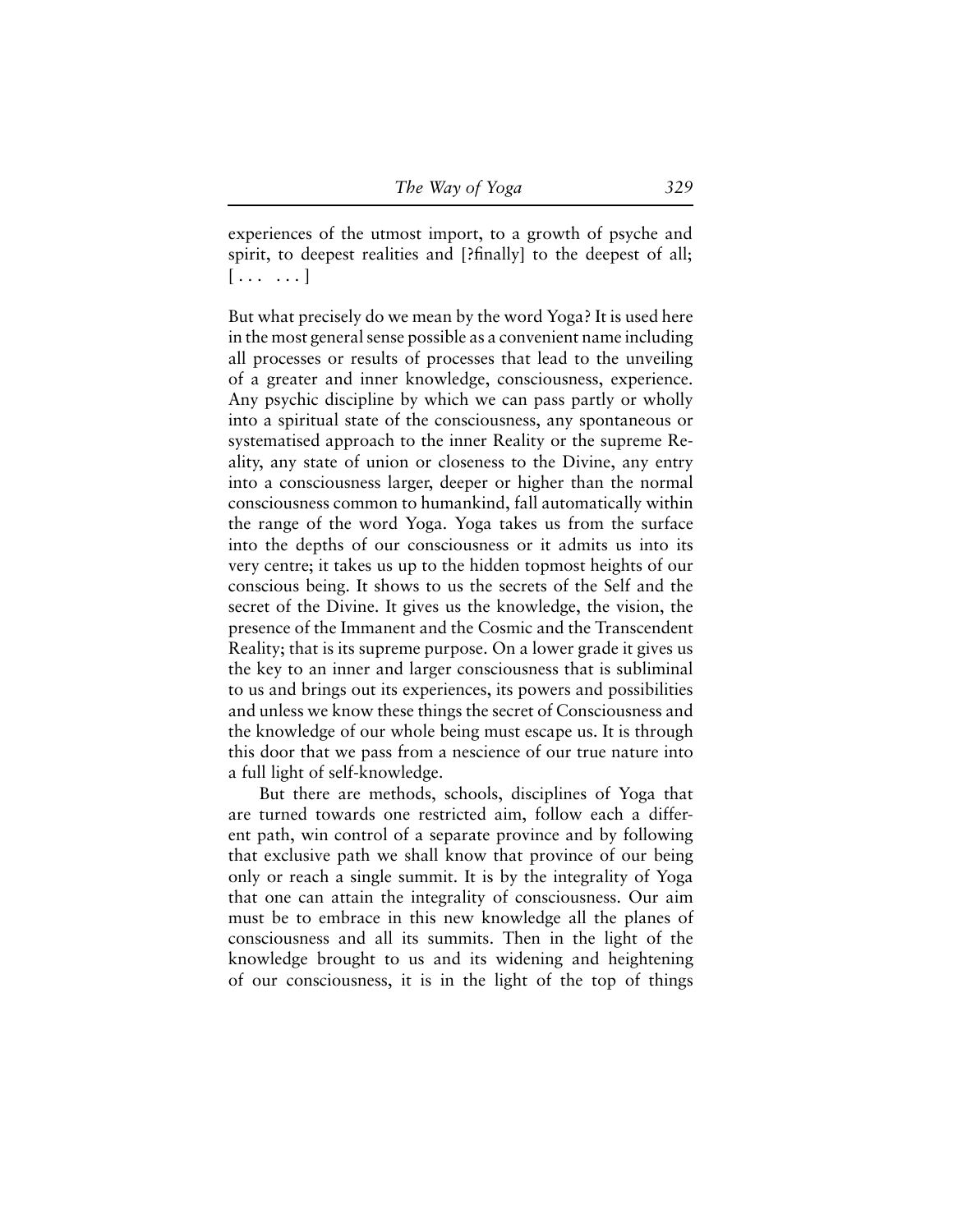that we have to see and know all. It is then only that our ignorance or a very partial and surface awareness of ourselves can be flooded by a light of self-revelation and turn into selfknowledge.

#### 117

Yoga is in its essence a passage from the ordinary consciousness in which we are aware only of appearances into a higher wider deeper consciousness in which we become aware of realities and of the one Reality. Not only do we become aware of it, but we can live in it and act from it and according to it instead of living in and according to the appearance of things. Yoga is a passage from ignorance to self-knowledge, from our apparent to our true being, from an outer phenomenal mental vital material life-existence to an inner spiritual existence and a spiritualised nature.

By Yoga we pass from the phenomenal to the real Man, from the consciousness of our own apparent outer nature to the consciousness of our real self, Atman, an inner and inmost man, Purusha, that which we truly and eternally are. This self or true being remains constant through all the changes of our phenomenal being, changes of the mind, life or body or changes of our apparent personality; it is permanent, perpetual and immortal, a portion or manifestation of the Eternal.

By Yoga we pass also from our consciousness of the phenomenal appearance or appearances of the cosmos or world around us to a consciousness of its truth and reality. We become aware of the world as a manifestation of or in universal being who is the true truth of all that we see, hear, experience. We become aware of a cosmic Consciousness which is the secret of the cosmic Energy, a cosmic Self or Spirit, the cosmic Divine, the universal Godhead.

But by Yoga we become aware also that our own Self or true being is one with the cosmic Self and Spirit, our nature a play of the cosmic Nature; the wall between ourselves and the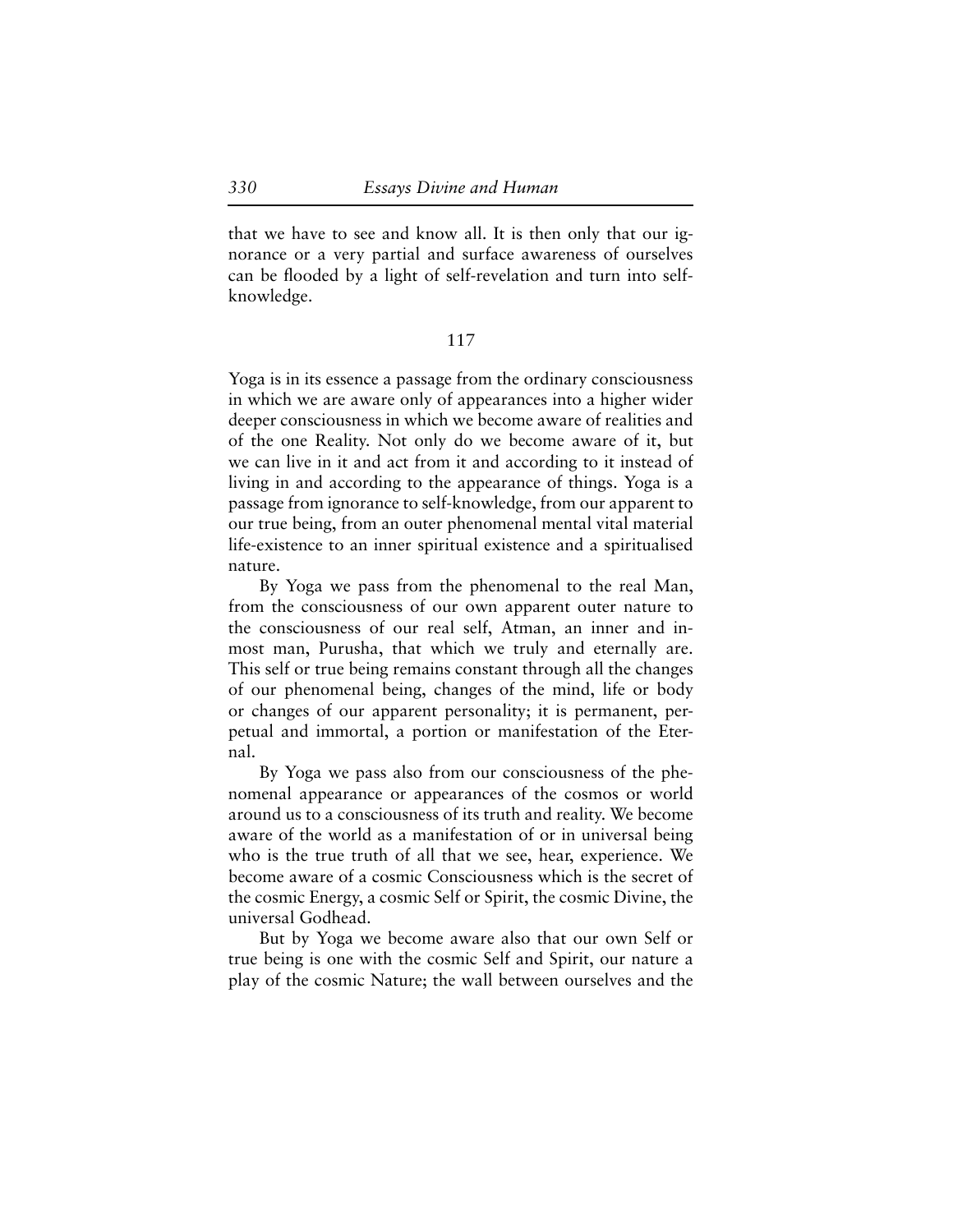universe begins to disappear and vanishes altogether. We realise the selfsame Pantheos in ourselves, in others and in all universal existence.

But also by Yoga we become aware of something that is more than our individual being and more than the cosmic being, a transcendent Being or Existence which is not dependent on ours or the existence of the universe. Our existence is a manifestation of and in that Being, the cosmos also is a manifestation of and in that one Supreme Existence.

This then is the Truth or Reality to which we arrive by Yoga, a one and supreme Being or Existence and Power of Being which manifests as a cosmic Self or Spirit and a cosmic Energy or Nature and in that again as our own self or spirit which becomes aware of itself as an individual being and nature.

## **Union: The Aim of Yoga**

## 118

It is the aim of all Yoga to pass by a change of consciousness into the Reality that is behind things and live no longer in their appearance. To enter into some kind of union or communion or participation in that is the common object of all Yoga.

But the Reality presents itself to the consciousness of man the mental being under many aspects. We seek after union or closeness to the Divine, whatever the Divine may be. We see the Divine as a personal Godhead or as an impersonal Existence. A God of Love or compassion attracts us or a God of might and power. It is a divine Friend who meets us or a Divine Master or a World Father or World Mother or an almighty Lord of all or a Divine Lover. We are in the presence of a Cosmic Spirit in whose universal consciousness we lose our separate ego or a Supracosmic Absolute in whom we lose altogether our cosmic as well as our individual existence. We find our own highest Self or the Self of all or we pass into a sublime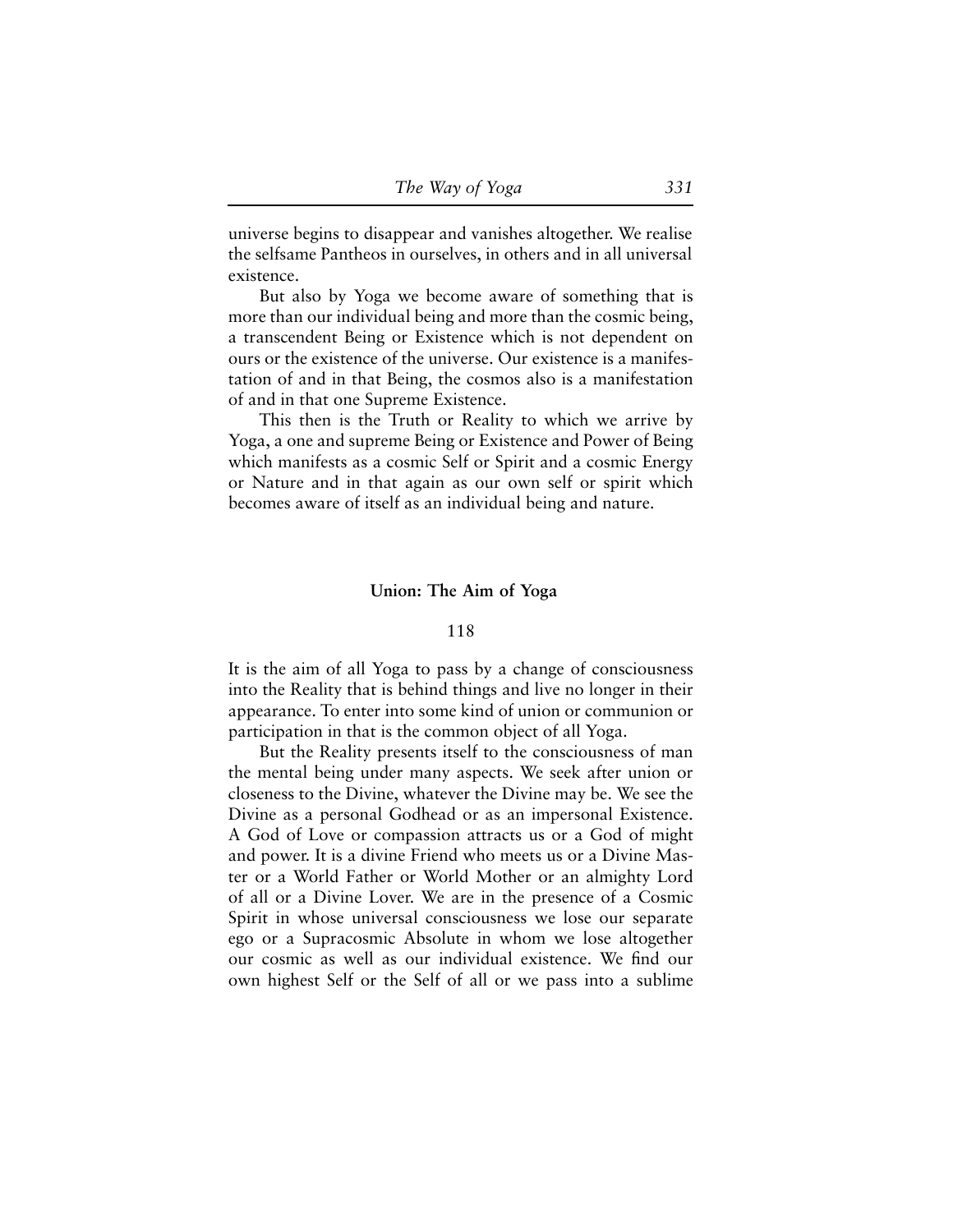Mystery without relation or feature where neither self nor all can exist any longer. Or it may be the inexpressible mystery of an original Nihil that abolishes for us all suffering along with all existence — or else that Nihil may be a mystic All that is far other than the false and illusory being created for us by mind and life experience.

#### 119

Yoga is our union with some Being or some Reality, which is greater than ourselves or is our own greatest and real Self; it is That which by Yoga we join, enter into or become.

## 120

All Yoga strives towards union with the Highest, the Spirit, the Self, the Divine, or whatever other name or aspect we seize of the One Eternal and Infinite.

And by union we mean, first, contact constant and increasing with the consciousness of the Divine or Infinite, then to assimilate it or assimilate ourselves to it, then to become not only like to it and full of it, but to enter into it and dwell in it, to become that divine consciousness and being, essence of its essence and so abolish all division that separates us from the Divinity from whom we came.

#### 121

To be one with the Eternal is the object of Yoga; there is no other object, because all other aims are included in this one divine perfection.

To be one with the Eternal is to be one with him in being, consciousness, power and delight. All that is is summed in these four terms of the infinite, for all else are but their workings.

To be one with the Eternal is also to live in the Eternal and in his presence and from his infinite nature, — sayujya, salokya,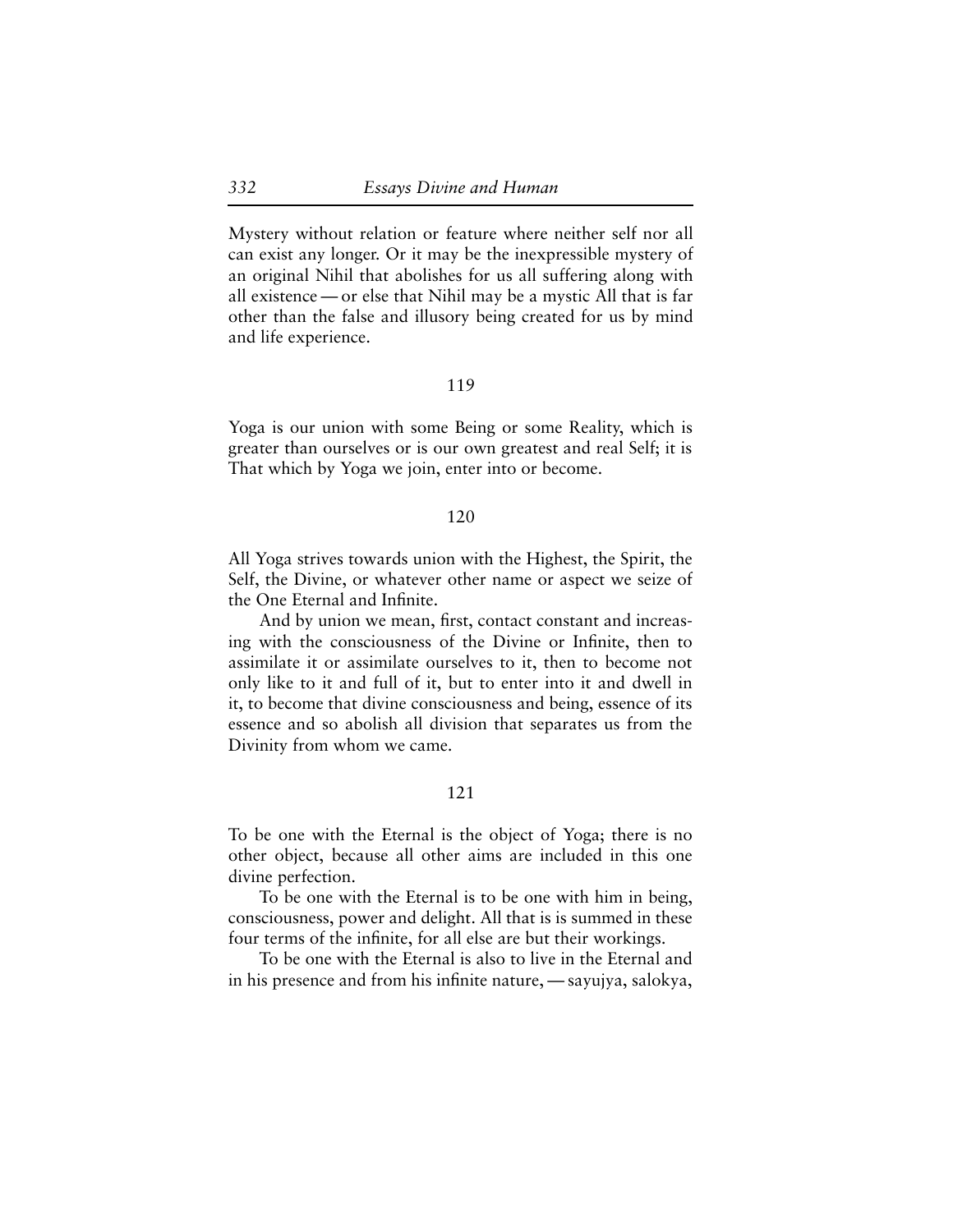samipya, sadrishya. These four together are one way of being and one perfection.

To live in the Eternal is also to live with the Eternal within us. Whosoever consciously inhabits his being, his conscious presence inhabits. God lives and moves and acts in us when we live and move and act in him[.]

## 122

Yoga is the contact of the humanity in us with the deity in which it dwells, of the finite with the Infinite, of the as yet accomplished evolving & imperfect humanity with its yet unevolved attainable perfection, of the outwardly active waking consciousness which is controlled with the inwardly active controlling consciousness, of man with God, of the changing outward apparent ego with the secret real and immutable Self. By that contact the lower rises to the higher, the unevolved evolves, the unborn is created, humanity assumes some part of godhead, man moves upward to God. This upward and self-expanding movement is the utility of Yoga.

## 123

To be one in all ways of thy being with that which is the Highest, this is Yoga. To be one in all ways of thy being with that which is the All, this is Yoga. To be one in thy spirit and with thy understanding and thy heart and in all thy members with the God in humanity, this is Yoga. To be one with all Nature and all beings, this is Yoga. All this is to be one with God in his transcendence and his cosmos and all that he has created in his being. Because from him all is and all is in him and he is all and in all and because he is thy highest Self and thou art one with him in thy spirit and a portion of him in thy soul and at play with him in thy nature, and because this world is a scene in his being in which he is thy secret Master and lover and friend and the lord and sustainer and aim of all thou art, therefore is oneness with him the perfect way of thy being[.]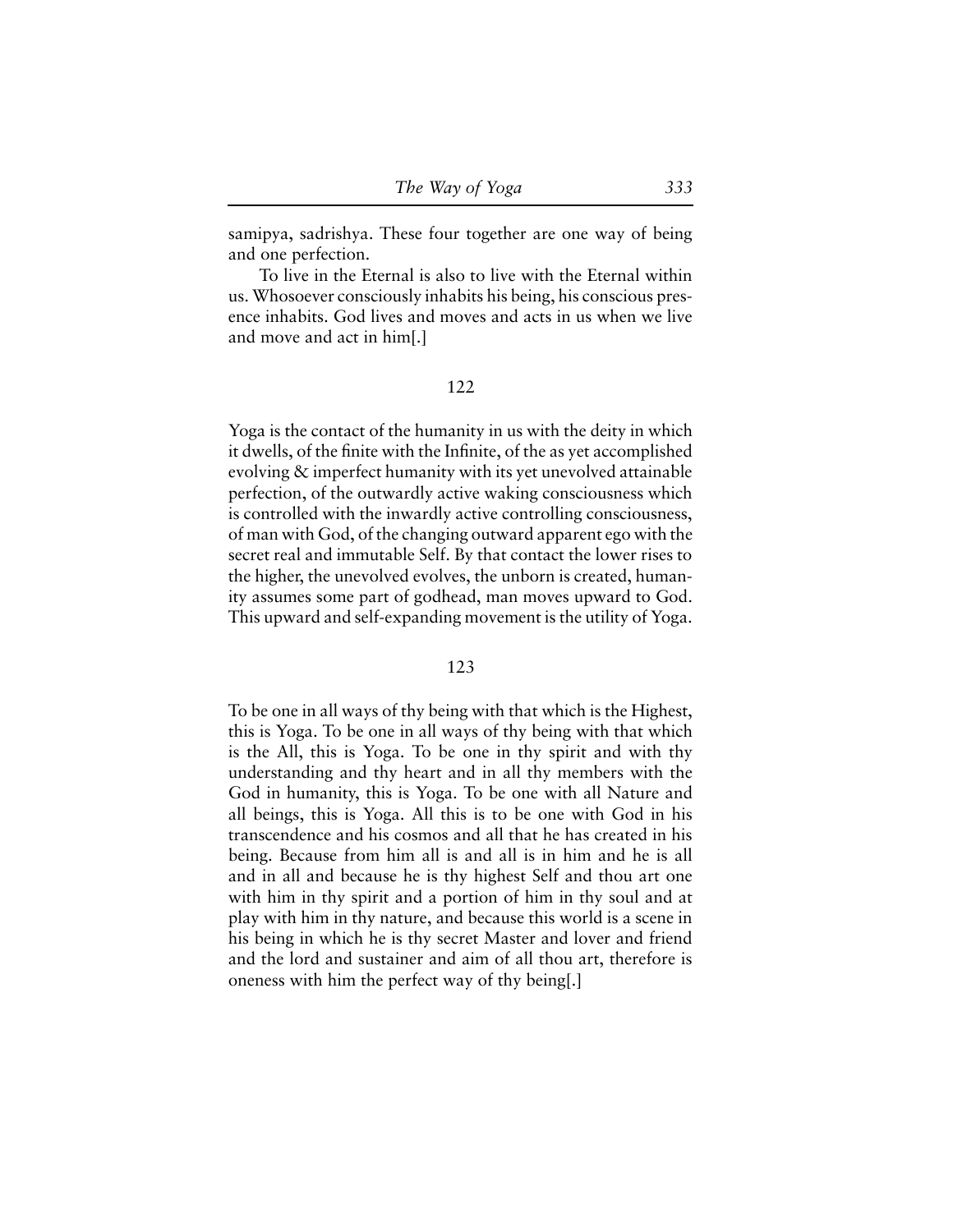## 124

The human being on earth is God playing at humanity in a world of matter under the conditions of a hampered density with the ulterior intention of imposing law of spirit on matter & nature of deity upon human nature. Evolution is nothing but the progressive unfolding of Spirit out of the density of material consciousness and the gradual self-revelation of God out of this apparent animal being.

Yoga is the application, for this process of divine selfrevelation, of the supreme force of tapas by which God created the world, supports it  $\&$  will destroy it. It substitutes always some direct action of an infinite divine force for the limited workings of our fettered animal humanity. It uses divine means in order to rise to divinity.

All Yoga is tapasya and all siddhi of Yoga is accomplishment of godhead either by identity or by relation with the Divine Being in its principles or its personality or in both or simultaneously by identity and relation.

Identity is the principle of Adwaita, relation of Dwaita, relation in a qualified identity of Visishtadwaita. But entire perfection comes by identity with God in essential experience & relation of difference with Him in experience of manifestation.

#### 125

In the end a union, a closeness, a constant companionship in the soul with the Divine, and a yet more wonderful oneness and inliving[.]

#### **Yoga Partial and Complete**

## 126

Yoga means union and the whole object of Yoga is the union of the human soul with the supreme Being and of the present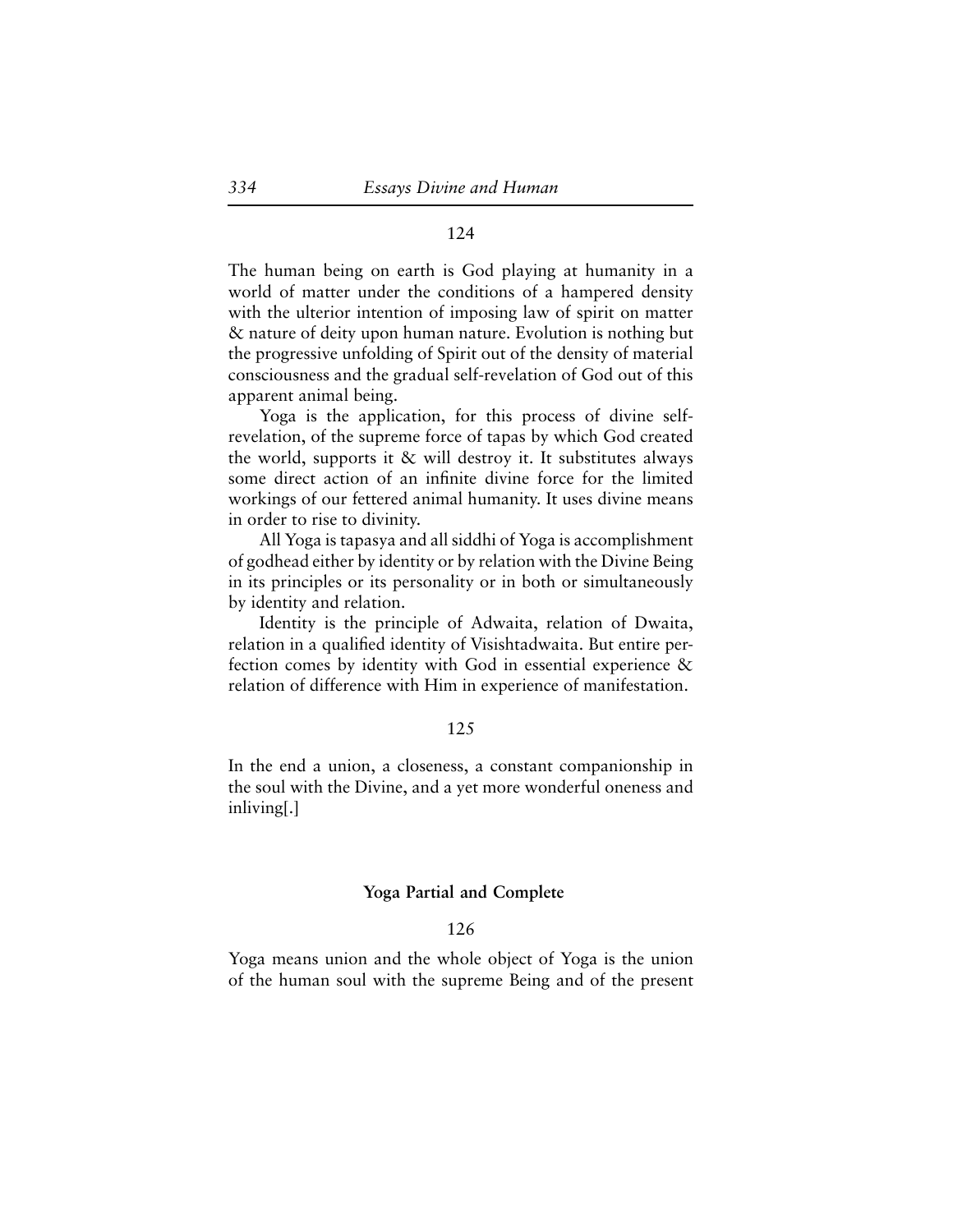nature of humanity with the eternal, supreme or divine Nature.

The greater the union, the greater the Yoga, the more complete the union, the more complete the Yoga.

There are different conceptions of the supreme Being and to each conception corresponds a school of Yoga with its separate idea and discipline. But these are partial and not complete systems; or rather they are complete in themselves, but do not cover the whole human being and nature. Most of them lead away from life and are useful only to the few who are moved to turn away from human existence and seek the bliss of some other state of being. To humanity at large this kind of Yoga has no real message. The complete Yoga will be one which accepts God in the world and oneness with all beings and solidarity with the human kind, fills life and existence with the God-consciousness and not only raises man the individual but leads man the race towards a total perfection.

#### 127

The aim put before itself by Yoga is God; its method is tapasya.

God is the All and that which exceeds & transcends the All; there is nothing in existence which is not God but God is not anything in that existence, except symbolically, in image to His own consciousness. Humanity also is a symbol or eidolon of God, we are made in His image; and by that is meant, not a formal image, but in the image of His being and personality, the essence of divinity  $\&$  its quality, the divine being  $\&$  divine knowledge.

There are in every thing existing phenomenally or, as we shall say, symbolically, two parts, the thing in itself  $\&$  the symbol, Self & Nature, res (thing that is) & factum (thing that is made), immutable being & mutable becoming, that which is supernatural in it & that [which] is natural.

Everything in existence has something in it which seeks to transcend itself; Matter moves towards becoming Life, Life moves towards becoming Mind, Mind moves towards becoming ideal Truth, ideal Truth rises to become divine & infinite Spirit.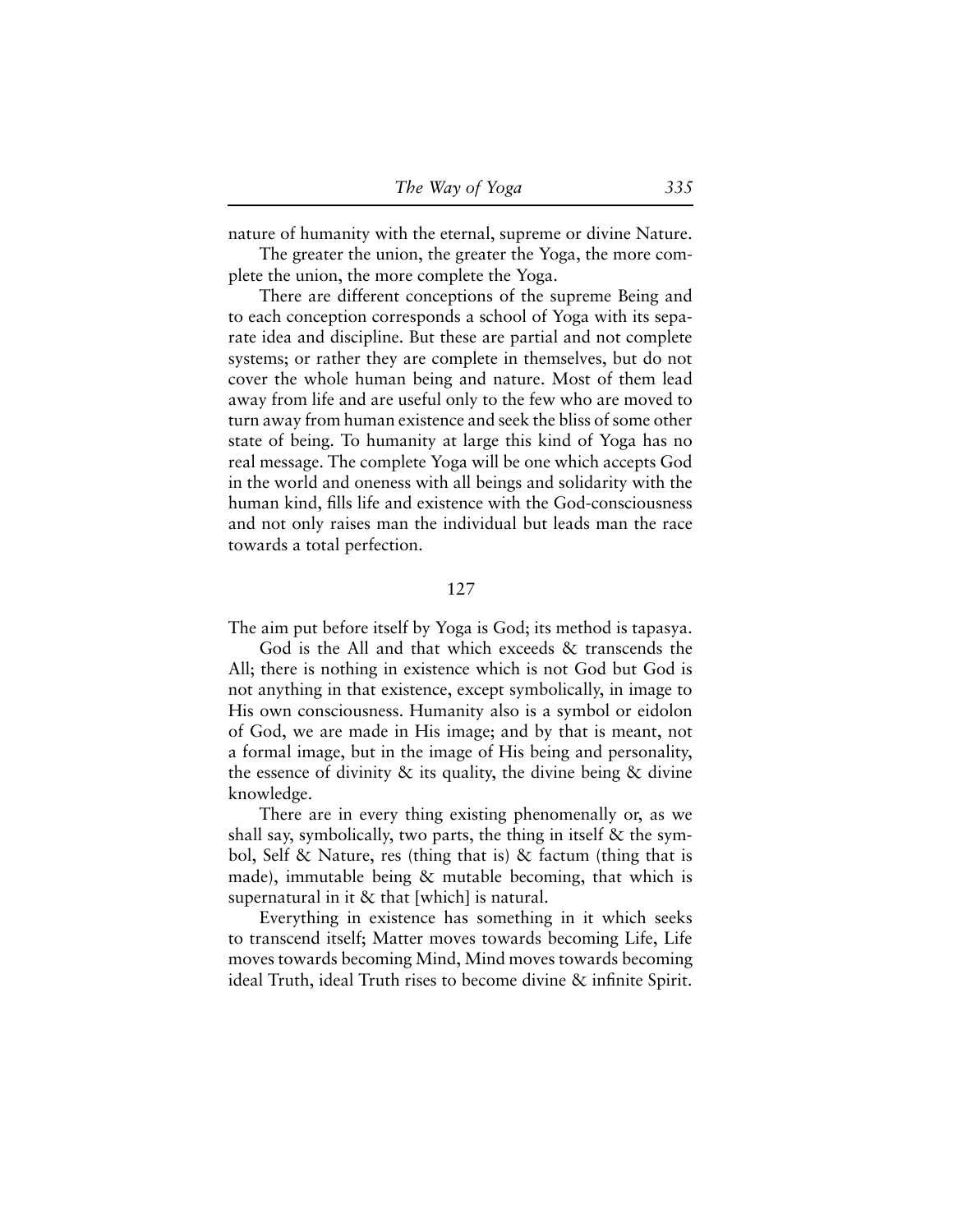The reason is that every symbol, being a partial expression of God, reaches out to & seeks to become its own entire reality; it aspires to become its real self by transcending its apparent self. Thing that is made is attracted towards Thing that is, becoming towards being, the natural to the supernatural, symbol towards Thing in itself, Nature towards God.

The upward movement is the means towards fulfilment of existence in the world; downward movement is destruction, Hell, perdition. Everything tends [to] move upward; once it is assured of its natural existence, it seeks the supernatural. Every nature is a step towards some supernature, something natural to itself but supernatural to what is below it. Life is supernatural to Matter, Mind supernatural to Life, ideal being supernatural to mental being, infinite being supernatural to ideal being. So too man is supernatural to the animal, God is supernatural to man. Man too as soon as he has assured his natural existence, must insist on his upward movement towards God. The upward movement is towards Heaven, the downward movement towards Hell.

The animal soul fulfils itself when it transcends animality & becomes human. Humanity also fulfils itself when it transcends humanity & becomes God.

By yielding to Nature, we fall away both from Nature & from God; by transcending Nature we at once fulfil all the possibilities of Nature & rise towards God. The human touches first the divine & then becomes divine.

There are those who seek to kill Nature in order to become the Self; but that is not God's intention in humanity. We have to transcend Nature, not to kill it.

Every movement of humanity which seeks to destroy Nature, however religious, lofty or austere, of whatever dazzling purity of ethereality, is doomed to failure, sick disappointment, disillusionment or perversion. It is in its nature transient, because it contradicts God's condition for us. He has set Nature there as a condition of His self-fulfilment in the world.

Every movement of humanity which bids us be satisfied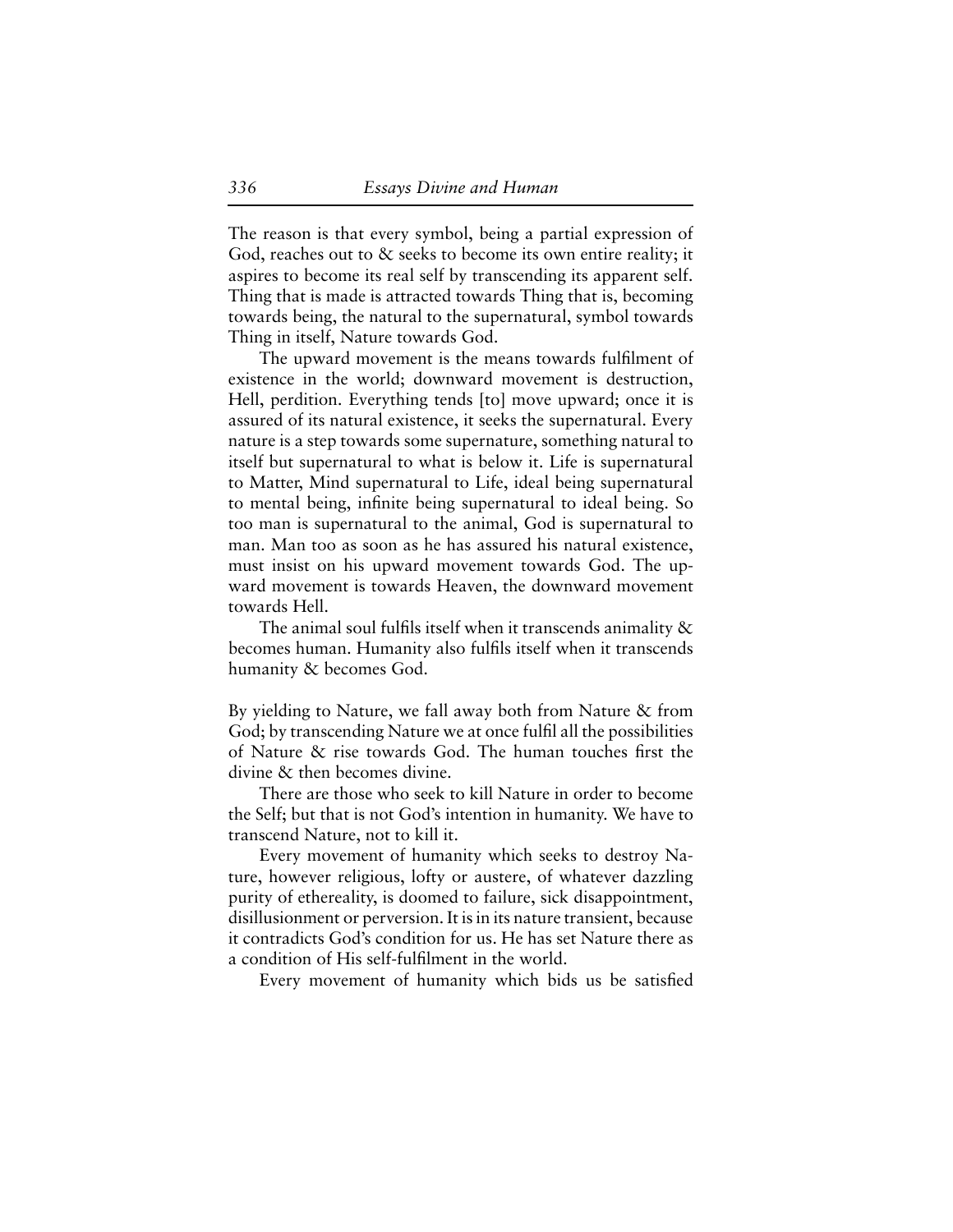with Nature, dwell upon the earth & cease to look upwards, however rational, clearsighted, practical, effective, comfortable it may be is doomed to weariness, petrifaction & cessation. It is in its nature transient because it contradicts God's intention in us. He dwells secret in Nature & compels us towards Him by His irresistible attraction.

Materialistic movements are as unnatural & abnormal as ascetic & negatory religions & philosophies. Under the pretence of bringing us back to Nature, they take us away from her entirely; for they forget that Nature is only phenomenally Nature but in reality she is God. The divine element in her is that which she most really is; the rest is only condition, process & stage in her development of the secret divinity.

Not to be ensnared, emmeshed and bound by Nature, not to hate & destroy her, is the first thing we must learn if we would be complete Yogins & proceed towards our divine perfection.

Being still natural in the world to transcend Nature internally so that both internally & externally we may master & use her as free & lord, swarat samrat, is our fulfilment.

Being still the symbol to reach through it the thing that symbolises itself, to realise the symbol, is our fulfilment.

Being still a figure of humanity, man among men, a living body among living bodies, though housed in life & matter yet a mental being among mental beings, being & remaining all this that we are apparently, yet to exceed all this apparent manhood and become in the body what we are really, God, spirit, supreme & infinite, pure Bliss, pure Force, pure Light, this is our fulfilment.

Our whole apparent life is a becoming, but all becoming has for its goal & fulfilment being & God is the only being; to become divine in the nature of the world, in the symbol of humanity is our fulfilment.

Yoga in its practice may be either perfect or partial, either selective or comprehensive. Perfect and comprehensive Yoga avoids limitations by aspects and leads to entire divinity.

If we are to exceed our human stature and become divine,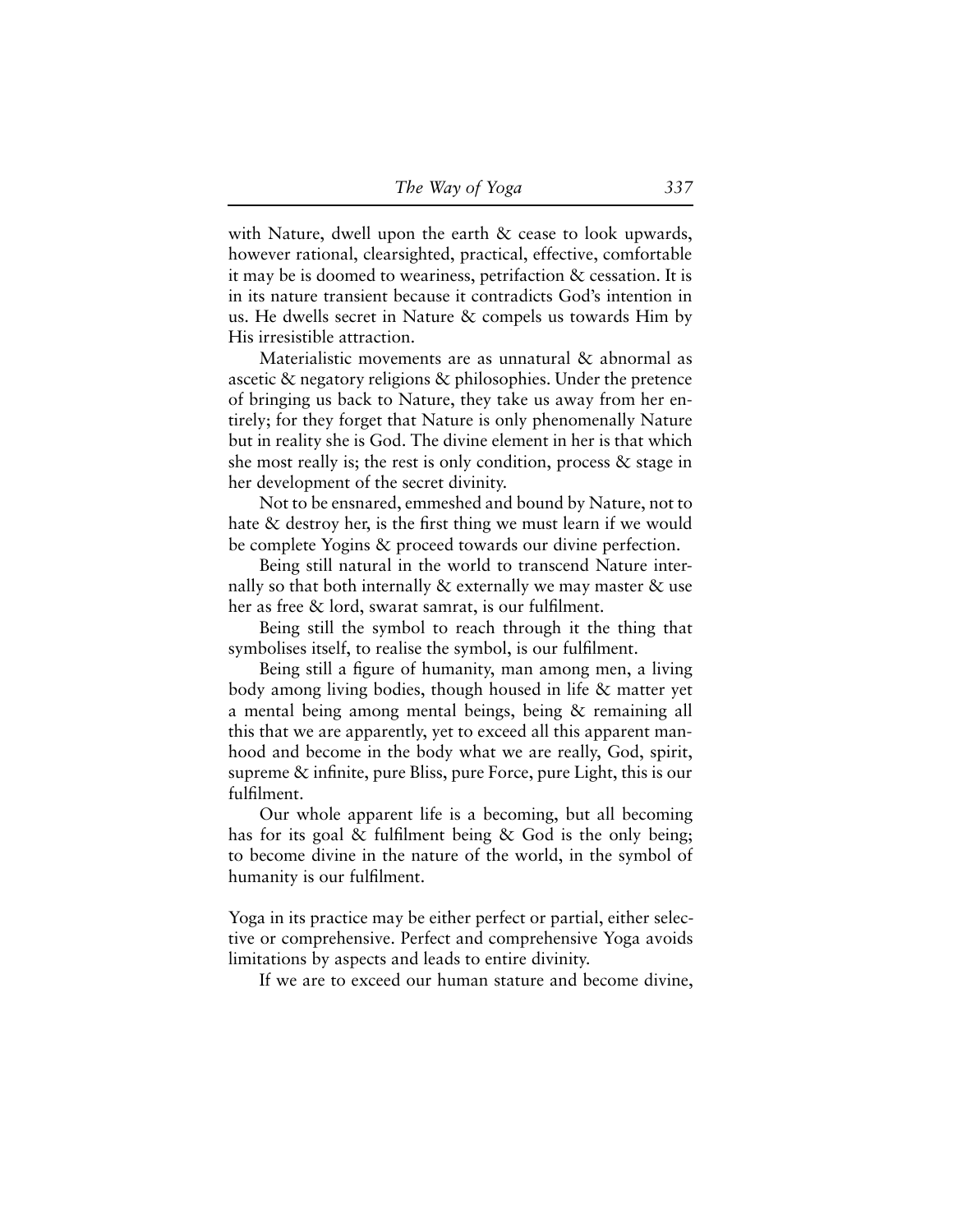we must first, in our Indian phrase, get God; for this human ego is the lower imperfect term of our being, God is its higher perfect term. God in us is the possessor of our super-nature and without Him there is no effectual rising. The finite cannot become infinite, unless it perceives & desires to touch its own secret infinity; nor can the symbol-being, unless it knows, loves and pursues its Self-Reality, overcome the present limits of its merely apparent nature. This necessity is the imperative justification of religion, — not of a church, creed or theology; for these things are all outward religiosity rather than the truth of religion, but of that personal and intimate religion, a thing of temper and spirit and life, not of views or ceremonies which draws each man to his own vision of the Supreme or his own idea of something higher than himself. Without the worship of the Supreme in the heart, the aspiration towards it in the will or the thirst for it in the temperamental cravings we shall not have the impulse or the strength for the difficult and supreme effort demanded of us. Therefore have the prophets spoken and the Avatars descended, so that mankind may be inspired to this great call upon its upward-straining energies. The aim of rationalism & Science is to make man content with his humanity and contradict Nature, baffling her evolution; the aim of religion, — but not unhappily of the creeds & Churches — is to farther the great aim of Nature by pushing man towards his evolution.

The attainment of God is the true object of all human effort for which all his other efforts political, social, literary, intellectual, are only a necessary condition & preparation of the race; but then there are both differences in the state of the attainment, differences in its range & effectivity. Three states of divine attainment may usefully be distinguished, touch with God, indwelling in Him  $\&$  becoming He. The first is initial  $\&$ elementary; unless passing the veil of our ordinary nature we touch the divine Being or He leaning down impose His touch [on] us, unless we come first into contact with Him either in our heart, our mind, our works or our being, we cannot go on to indwell in Him. If we are strong in spirit, the touch may indeed be rapid & summary & we may wake at once & stride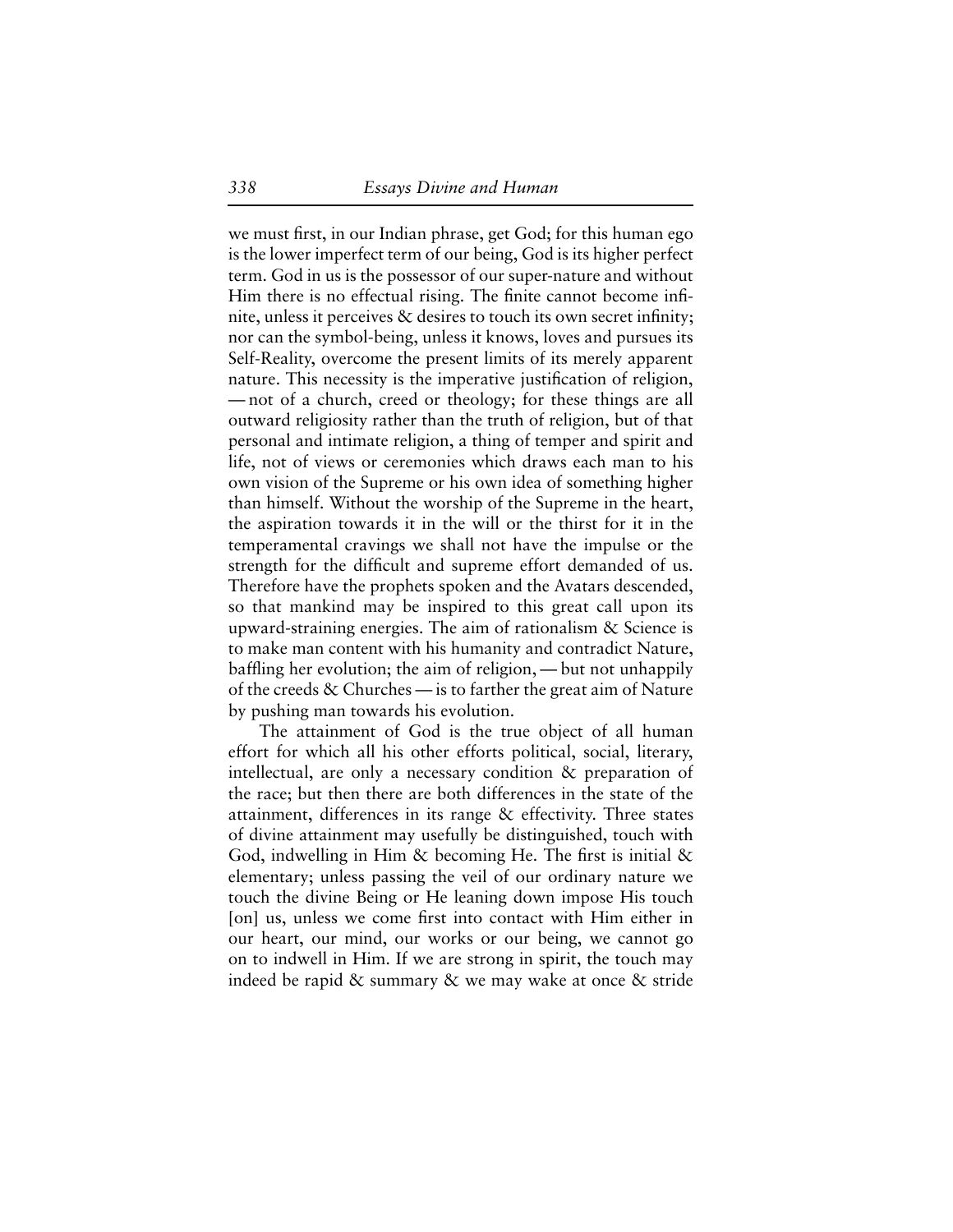forward to the state of divine indwelling, soul of man in the soul of God, the individual in the universal; but the touch must be there. To enforce this preliminary step, to bring man into some kind of contact with God, is the common and sometimes the sole preoccupation of human religions. It does not matter greatly to Nature for her purpose how it is done, — in however crude & elementary a way, through whatever intellectual errors & emotional blunders or ethical outrages, the touch must be established; this imperatively & above all things the religious spirit demands. Nature, as is always her way, presses on to her all-important, immediate steps and is willing to purchase a single great & general gain by any number of particular losses. Man, besides, is so various in the arrangement of his human qualities, the master spring as well as the peculiar temperament differs so greatly or so subtly in each individual that there can never be, for this purpose of Nature's, too many sects, disciplines or different religions. Swami Vivekananda has well seen the consummation of religion in a state when each human individual has his own religion dictated by his own spiritual needs & nature; for collective creeds, Churches & theologies, in spite of their temporary necessity & some undeniable permanent advantages, help to formalise the upward effort & deprive it of its adaptability, freedom & perfect individual sincerity. The priest & dogma will seldom leave God & the soul free to meet each other in that solitude & spontaneity which gives the union its highest force & delight. They are always pressing in to control & preside at the marriage & legitimise it with formulas, rites & official registration.

Moreover the intellect of natural man is narrow, his effort soon exhausted & easily satisfied with imperfection. If he is led to think that his way of contact with the Divine is the only way, his own freedom of higher development is fettered or entirely taken away from him  $\&$  in his intellectual  $\&$  religious egoism he militates against the freedom of others. Most religions tend easily to believe that the contact with God once established, no matter with what limitations or of what kind, all is done that needs to be done, all fulfilled that God demands of us.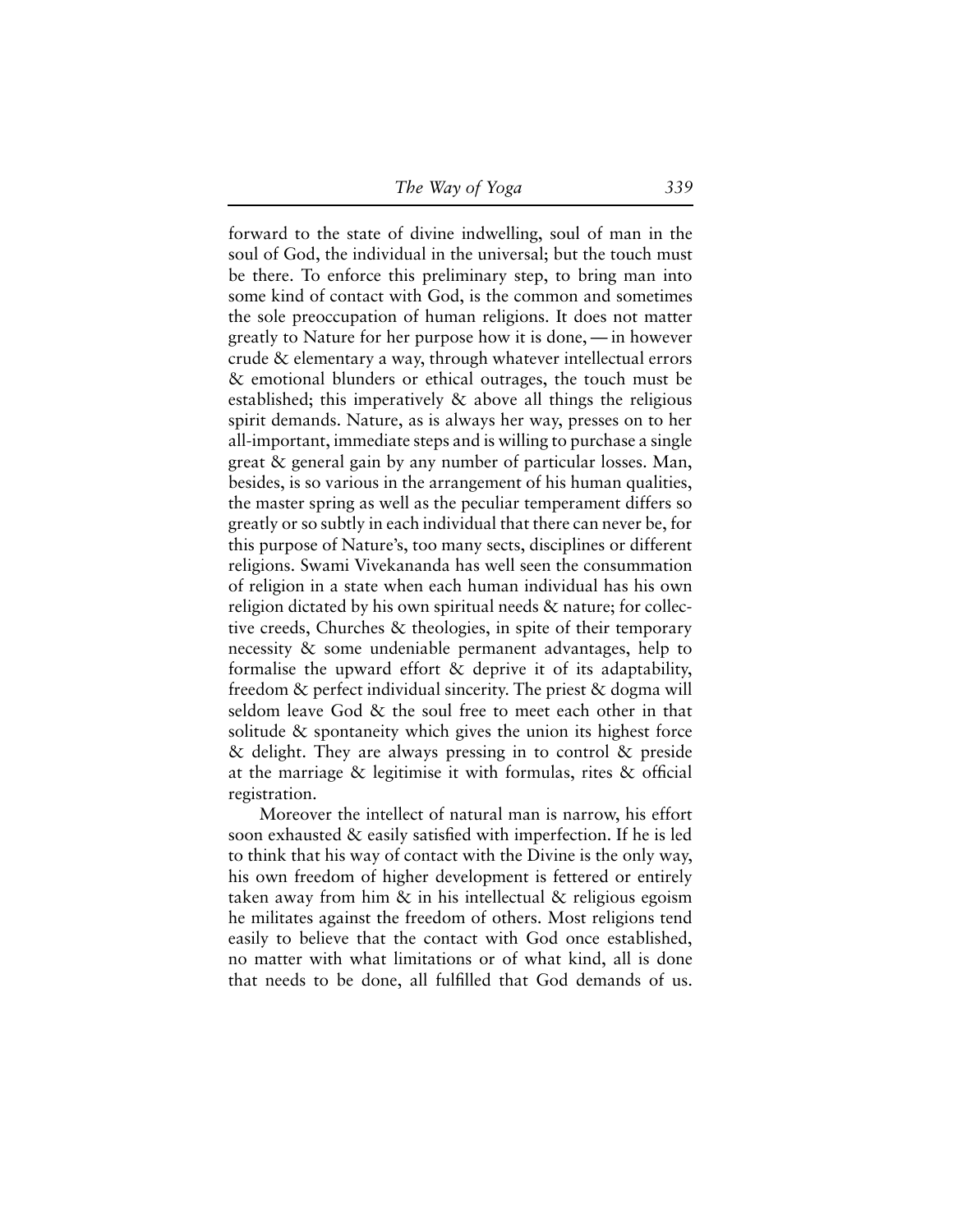Popular religions tend naturally to be dualistic and to preserve a trenchant distinction between man & God dividing the symbol being from That which expresses itself in him; while with one hand they raise man towards his super-nature, with the other they hold him down to his ordinary nature. The lower is suffused with the glow of the higher & touched with its power & rapture, but it does not itself rise into & dwell within it. At its lowest the dualistic soul cherishes the taint of its imperfections, at its highest, unless in rare self-transcending moments, keeps itself distinct in awe & reverence from the divine Lover, worships at His feet but cannot hide itself in His bosom.

Therefore Nature, still following her upward surge, has provided a mightier rank of human souls who are capable of going forward beyond this preliminary effort & having entered into the very being of God, of dwelling there in beatitude. Entering into the consciousness of the Infinite, feeling it all around them & in them, ever thrilling with its touch, aware of identity with It in nature, joy and inner awareness, they yet preserve a constant separateness of their special being in that identity. They do not plunge themselves wholly into the divine ocean or, if they go down into it, they keep hold on a fathomline which will preserve their touch with the surface. In their nature — whatever be their opinions — such men are Visishtadwaitins, souls not drawn towards entire oneness. But unless man plunges himself wholly into God caring not whether he reemerge, unless the human sacrifices himself wholly to the divinity, keeping back no particle of his being, not even the least particle of separateness of the individual ego, jivatman, the divine purpose in man cannot be utterly accomplished. Therefore Nature or the Will of God — for Nature is nothing but the Will of God in action — has provided that some, having indwelt in God, human soul in divine soul, shall be irresistibly called immediately, with brief respite or at long  $\&$  last to the utter immersion. These go onward  $\&$ throw away the last trace of Ego into God. Some of us, it has been said by a great teacher, are jivakotis, human beings leaning so preeminently to the symbol-nature that, if they have lost it utterly for a while in the Reality, they lose themselves; once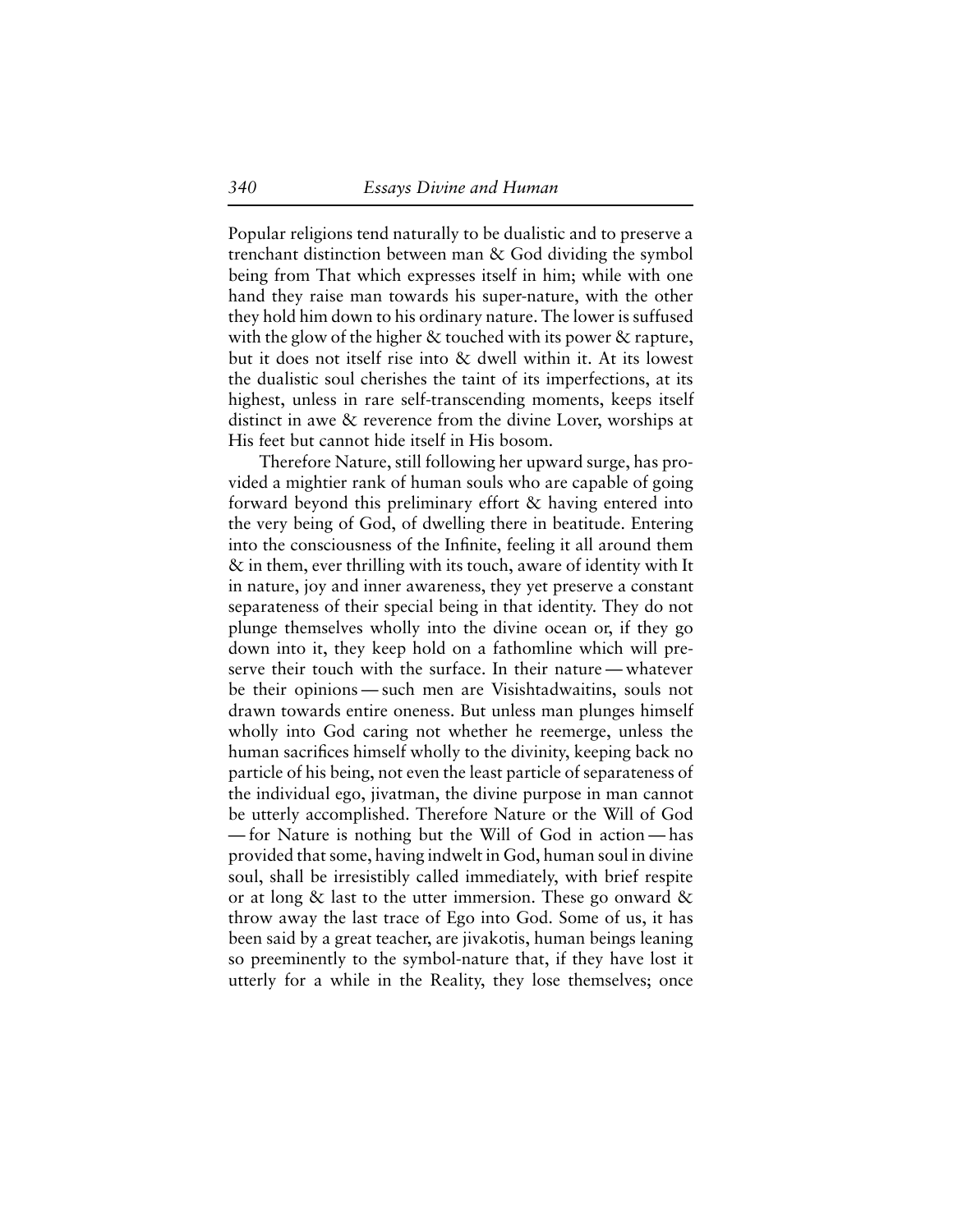immersed, they cannot return; they are lost in God to humanity; others are ishwarakotis, human beings whose centre has already been shifted upwards or, elevated in the superior planes of our conscious-existence from the beginning, was established in God rather than in Nature. Such men are already leaning down from God to Nature; they, therefore, even in losing themselves in Him yet keep themselves since in reaching God they do not depart from their centre but rather go towards it; arrived they are able to lean down again to humanity. Those who can thus emerge from this bath of God are the final helpers of humanity & are chosen by God & Nature to prepare the type of supernatural man to which our humanity is rising.

There are, then, these three divine conditions, states separately conceived of humanity's God attainment. Man being limited in energy & discriminative rather than catholic in intellect, fastens usually on this separate conception & limits himself to one or other of these conditions; Yogic method, also, being careful of the different natures of men, suits itself to their limitations, becomes selective and concentrates upon one of these conditions or another. Or even it becomes partial as well as selective; for in its contact with God, it relates itself to a part of divine quality rather than the perfect divinity, to a God of mercy, the God of Justice, the Divine Master, the Divine Friend, or else with some aspect of divine impersonal being, to Infinite Rapture, to Infinite Force or to Infinite Calm & Purity. In the indwelling there may be the same limitations, in the becoming also they may persist. There is no fault to be found with this selective process or with this partiality. They are necessary; human limitations demand this device; human perfectibility itself finds its account in these concessions. Nature knows her task & she proceeds to it with a wide, flexible & perfect wisdom which smiles at our impatient logical narrownesses & rigid, onesighted consistencies. She knows she has an infinitely complex & variable material to deal with & must be infinitely complex & variable in her methods. We only consider precise method & ultimate fulfilment; she has to reckon on her way with thousand-armed struggles & infinite possibilities.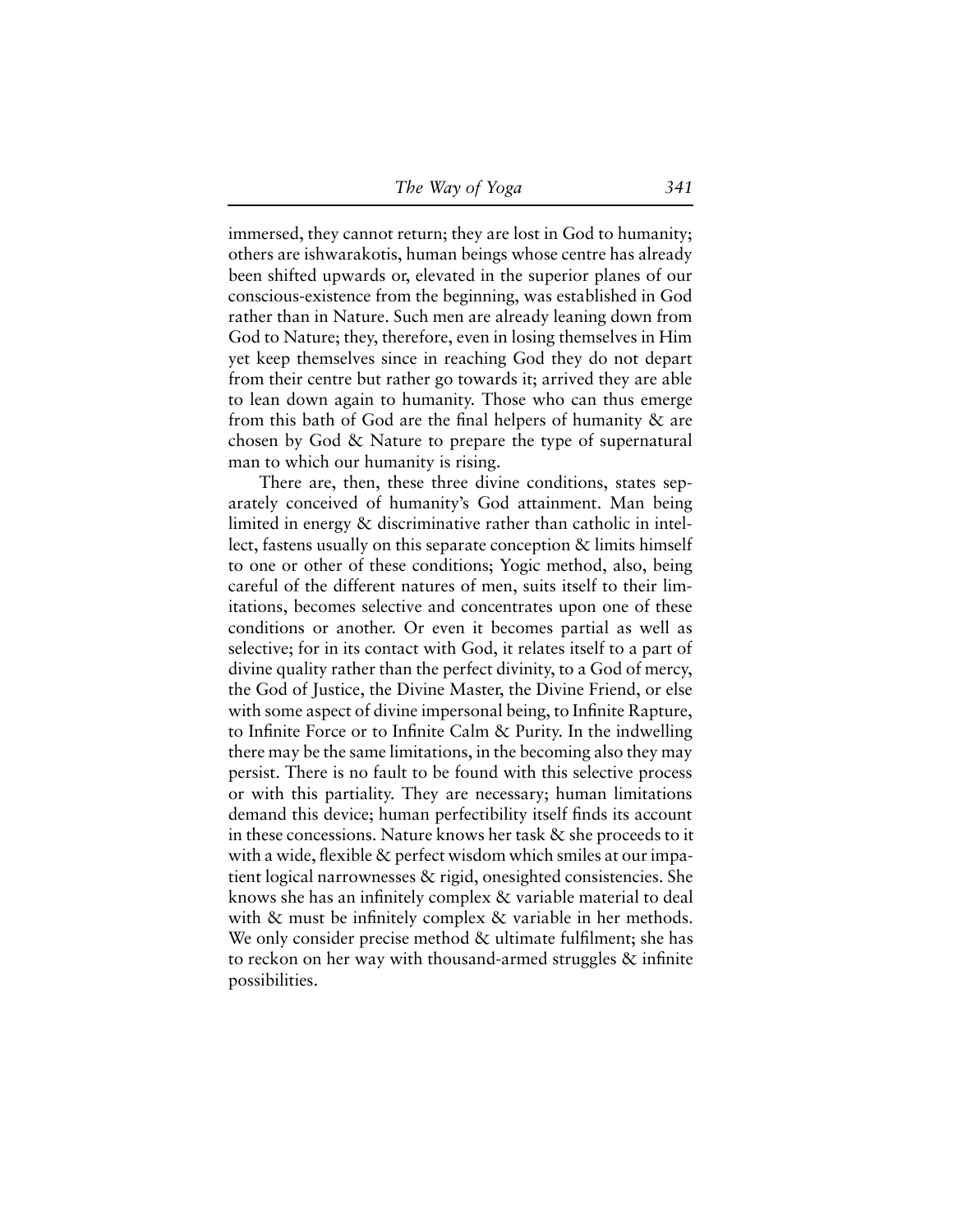Nevertheless, her ultimate aim & the perfect & comprehensive Yoga is that which embraces rather than selects. We are meant to be within the symbol of humanity what God is in Himself & universally. Now God is free, absolute from these limitations & all-comprehensive. He is always one in his being, yet both one with  $\&$  separate from his symbols  $\&$  in that differentiated oneness able to stand quite apart from them. So we too in our ultimate divine realisation when we have become one with our divine Self, may & should be able also to stand out as the self still one in all things and beings, yet differentiated in the symbol, so as to enjoy a blissful divided closeness such as that of the Lover & Beloved mingling yet separate in their rapture; & may & should even be able to stand away from God with a sort of entire separateness holding His hand still, unlike the pure dualist, but still standing away from Him so that we may enjoy that infinity of human relation with God which is the wonder & beauty & joy of dualistic religions. To accomplish this is the full, the purna Yoga, and the sadhak who can attain to it, is in his condition the complete Yogin.

Is such a triune condition of the soul possible? Logically, it would seem impossible; logically, all trinities are chimeras and a thing must be one thing at a time & cannot combine three such divergent states as oneness, differentiated oneness & effective duality. But in these matters an inch of experience runs farther than a yard of logic, & experience, you will find, affirms that the triune God-state is perfectly possible & simple once you have attained God's fullness. We must not apply to the soul a logic which is based on the peculiarities of matter. It is true of a clod that it cannot be at the same time a clod hanging up or pasted on some bough, a clod protruding from the earth and a shapeless mass trodden into the mother soil. But this is because the clod is divided from the earthly form. The soul is not divided from God by these barriers of material & dimension. What is true [of] matter is not true of Spirit, nor do the standards of form become facts applied to the formless. For matter is conscious being confined in form, the spirit is conscious being using form but unconfined in it; & it is the privilege of Spirit that though